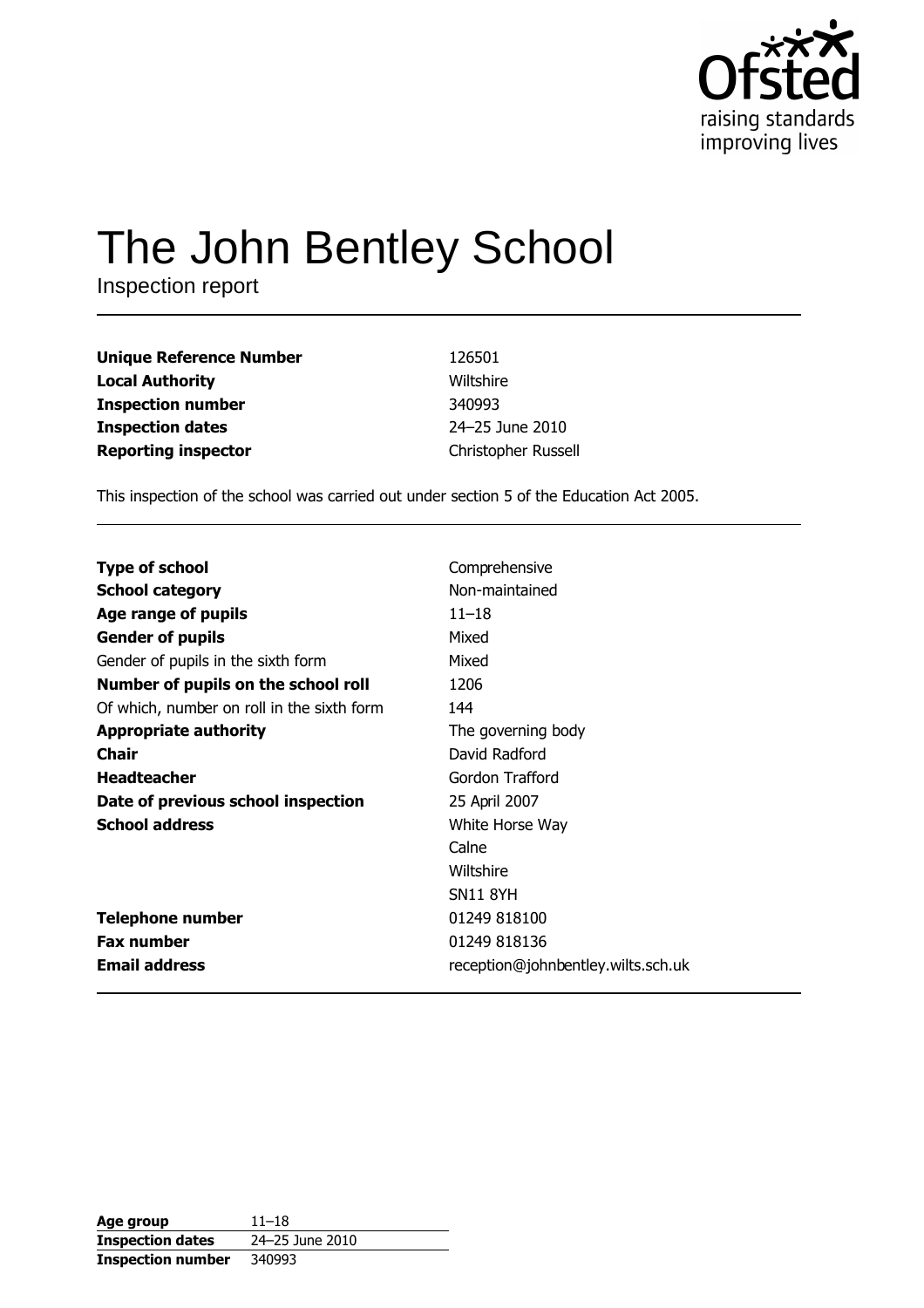The Office for Standards in Education, Children's Services and Skills (Ofsted) regulates and inspects to achieve excellence in the care of children and young people, and in education and skills for learners of all ages. It regulates and inspects childcare and children's social care, and inspects the Children and Family Court Advisory Support Service (Cafcass), schools, colleges, initial teacher training, work-based learning and skills training, adult and community learning, and education and training in prisons and other secure establishments. It rates council children's services, and inspects services for looked after children, safequarding and child protection.

Further copies of this report are obtainable from the school. Under the Education Act 2005, the school must provide a copy of this report free of charge to certain categories of people. A charge not exceeding the full cost of reproduction may be made for any other copies supplied.

If you would like a copy of this document in a different format, such as large print or Braille, please telephone 08456 404045, or email enquiries@ofsted.gov.uk.

You may copy all or parts of this document for non-commercial educational purposes, as long as you give details of the source and date of publication and do not alter the documentation in any way.

Royal Exchange Buildings St Ann's Square Manchester M2 7LA T: 08456 404045 Textphone: 0161 618 8524 E: enquiries@ofsted.gov.uk W: www.ofsted.gov.uk © Crown copyright 2010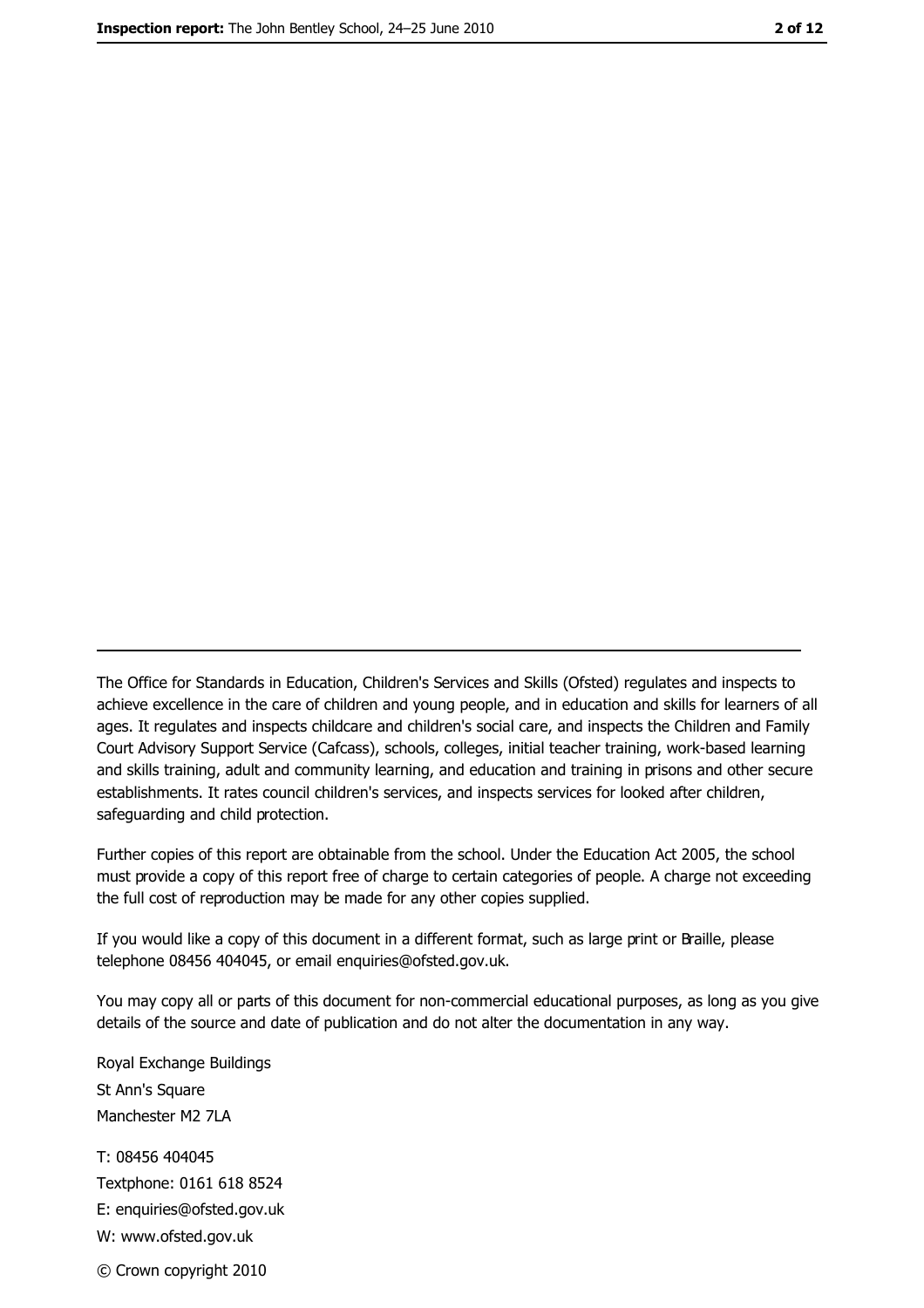# **Introduction**

This inspection was carried out by one of Her Majesty's Inspectors and four additional inspectors. Forty-one lessons were observed, taught by 41 teachers; there were also a number of briefer visits to lessons. Meetings were held with students, staff and governors. Inspectors observed the school's work, and looked at a wide range of documentation, 201 questionnaires completed by parents, and questionnaires completed by staff and students.

The inspection team reviewed many aspects of the school's work. It looked in detail at the following:

- whether all groups of students are making consistently good progress  $\blacksquare$
- whether the school's provision, particularly teaching and the curriculum, meets the  $\blacksquare$ needs of all groups of students
- whether effective action has been taken to correct the dip in sixth form  $\blacksquare$ achievement
- the impact of the school's systems for management and accountability.  $\blacksquare$

## **Information about the school**

John Bentley is a school of above-average size serving the town of Calne and its surrounding villages. Most students are from White British backgrounds. The proportion of students identified as having special educational needs and/or disabilities is slightly above that seen nationally. The school is a specialist college for languages, a training school and the lead school in the Calne Extended Services Cluster.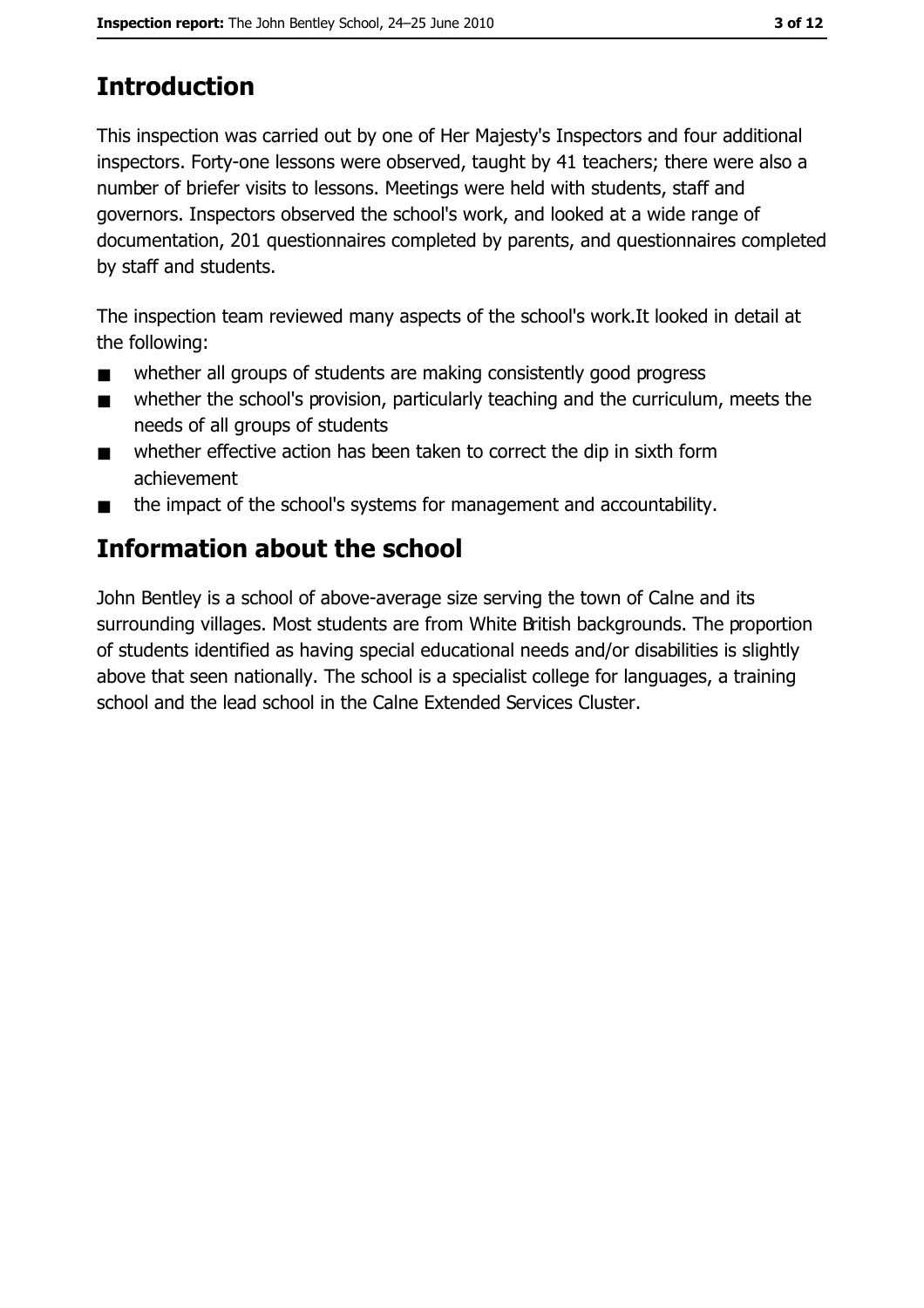# **Inspection judgements**

## Overall effectiveness: how good is the school?

#### The school's capacity for sustained improvement

## **Main findings**

John Bentley is a school with a number of significant strengths. Students are very well supported and cared for; they are kept (and feel) very safe. A range of high-quality opportunities helps them to live very healthy lives and to make a strong contribution to the school and wider community. Joint work with parents and a range of other partners is excellent, as is the school's contribution to community cohesion. The school also makes superb use of its status as a language college to provide students with diverse and rich cultural opportunities.

Much has been done over the past three years to develop and improve the consistency of teaching. The large majority is now good and some is outstanding, although the way in which teachers provide feedback to students to help them improve their work is more variable. A number of teaching posts are currently being covered on a temporary basis for reasons beyond the school's control. The school's leaders have managed these problems carefully to minimise their impact on students' learning, although there has inevitably been a negative impact for some. Most of these problems have, however, been resolved for September.

Sixth form achievement dipped significantly in 2009. Appropriate actions are being taken in response to this dip and achievement is gradually rising again, although most sixth form students are currently making satisfactory progress.

The senior management team and the governors provide a strong lead for the school. They monitor the school's provision and its impact on students' outcomes carefully and have a clear understanding of the school's effectiveness. The school is well placed to maintain and continue its development and improvement.

## What does the school need to do to improve further?

- Ensure that marking and feedback to students consistently provides them with  $\blacksquare$ clear, precise and regular advice about how to improve their work and meet their targets.
- $\blacksquare$ Enable sixth form students to make good (or outstanding) progress, in particular by ensuring that:
	- the sixth form curriculum develops in a way that matches students' needs and abilities as closely as possible
	- highly effective use is made of information about students' achievement in sixth form monitoring, evaluation and planning.

| ∕ |  |
|---|--|
|   |  |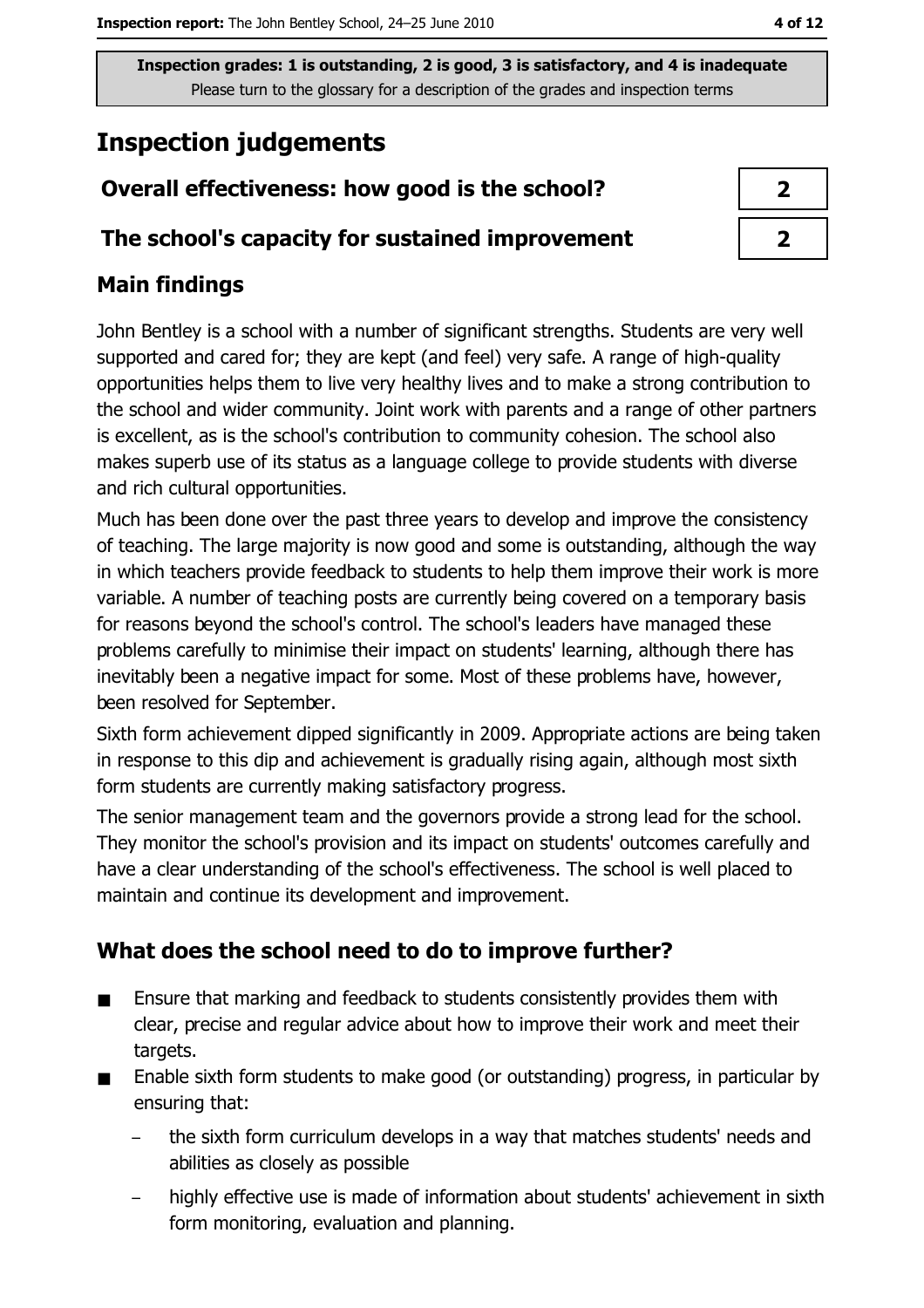#### **Outcomes for individuals and groups of pupils**

Students' outcomes have improved in the three years since the last inspection: all are now at least good and many are outstanding.

These are the grades for pupils' outcomes

| Pupils' achievement and the extent to which they enjoy their learning                                                     |                         |  |
|---------------------------------------------------------------------------------------------------------------------------|-------------------------|--|
| Taking into account:<br>Pupils' attainment <sup>1</sup>                                                                   | 3                       |  |
| The quality of pupils' learning and their progress                                                                        | $\overline{2}$          |  |
| The quality of learning for pupils with special educational needs and/or<br>disabilities and their progress               | $\overline{2}$          |  |
| The extent to which pupils feel safe                                                                                      | 1                       |  |
| <b>Pupils' behaviour</b>                                                                                                  | $\overline{\mathbf{2}}$ |  |
| The extent to which pupils adopt healthy lifestyles                                                                       | 1                       |  |
| The extent to which pupils contribute to the school and wider community                                                   | 1                       |  |
| The extent to which pupils develop workplace and other skills that will<br>contribute to their future economic well-being | $\mathbf{2}$            |  |
| Taking into account:<br>Pupils' attendance <sup>1</sup>                                                                   | 2                       |  |
| The extent of pupils' spiritual, moral, social and cultural development                                                   | 1                       |  |

#### How effective is the provision?

- Teaching is good and has many significant strengths, not least teachers' very  $\blacksquare$ positive relationships with students. Each lesson now has clear learning goals, identifying what students must, should and could know or be able to do by the end of the lesson. Although not all teachers use this system to maximum effect, in many cases it is helping students to achieve more. Students also have many valuable opportunities to assess and evaluate each other's work. However, although some marking and feedback to students provide them with regular, clear and specific information about how to improve their work, this is not consistently the case across the school.
- The Key Stage 4 curriculum has a number of pathways that meet the needs of

 $\overline{2}$ 

The grades for attainment and attendance are: 1 is high; 2 is above average; 3 is broadly average; and 4 is low.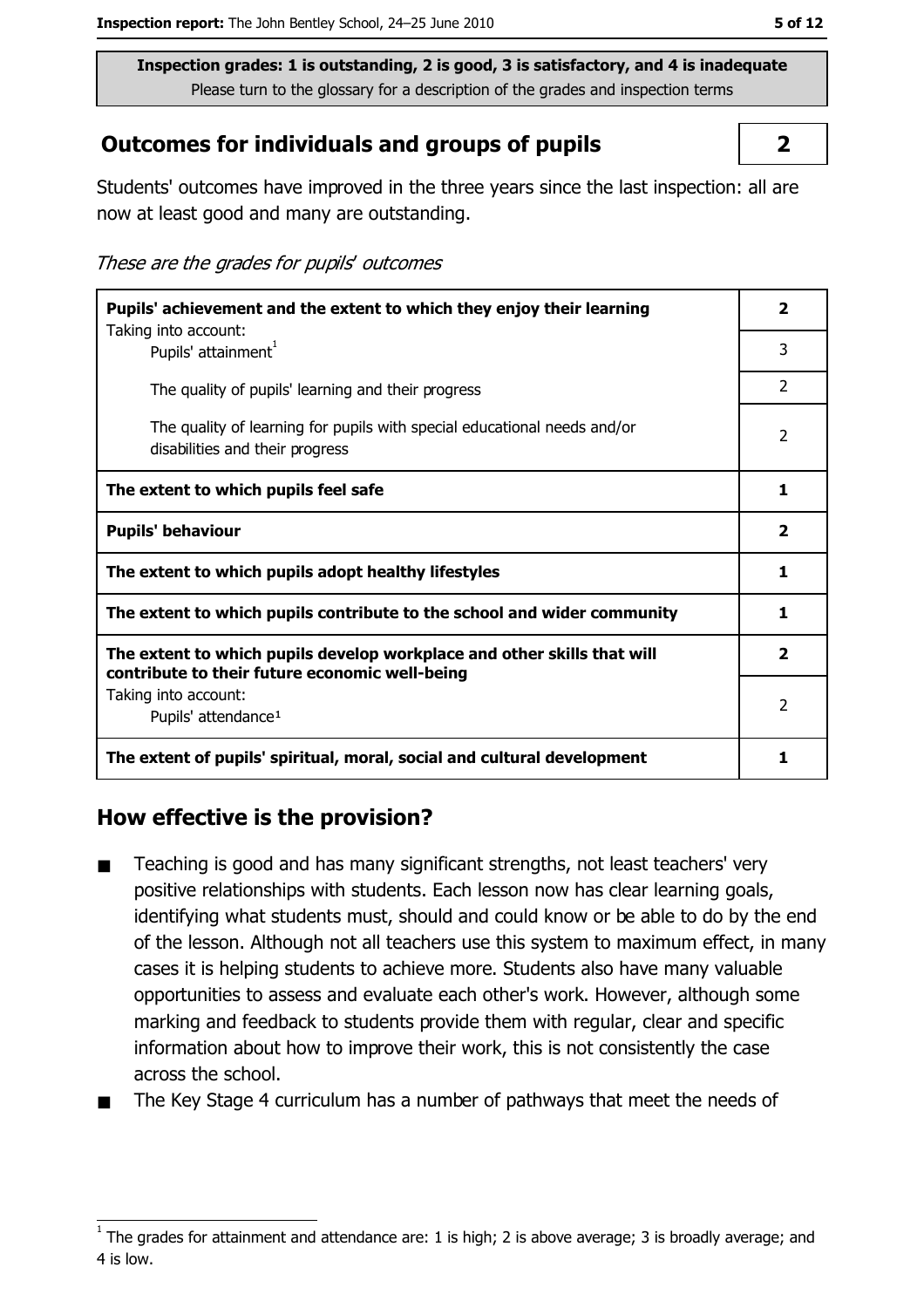students well and supports their good progress. A well-conceived programme for personal, social and health education supports students' good, and in some cases outstanding, wider outcomes, in particular their ability to understand and adopt healthy lifestyles. Extra-curricular opportunities are diverse and popular with students.

Students are very well cared for and supported  $\Box$  none of the 200 students who  $\blacksquare$ responded to the inspection questionnaire disagreed with the statement 'adults care about me'. Students receive a wide range of support from a group of additional professionals. Induction into the school and transitions between key stages are very well managed. Students with special educational needs and/or disabilities are provided with high-quality support.

These are the grades for the quality of provision

| The quality of teaching                                                                                    | 2            |
|------------------------------------------------------------------------------------------------------------|--------------|
| Taking into account:                                                                                       |              |
| The use of assessment to support learning                                                                  |              |
| The extent to which the curriculum meets pupils' needs, including, where<br>relevant, through partnerships | $\mathbf{2}$ |
| The effectiveness of care, guidance and support                                                            |              |

## How effective are leadership and management?

|  |  | These are the grades for leadership and management |
|--|--|----------------------------------------------------|

| The effectiveness of leadership and management in embedding ambition and<br>driving improvement                                                                     | 2                       |
|---------------------------------------------------------------------------------------------------------------------------------------------------------------------|-------------------------|
| Taking into account:<br>The leadership and management of teaching and learning                                                                                      | 2                       |
| The effectiveness of the governing body in challenging and supporting the<br>school so that weaknesses are tackled decisively and statutory responsibilities<br>met | 2                       |
| The effectiveness of the school's engagement with parents and carers                                                                                                | 1                       |
| The effectiveness of partnerships in promoting learning and well-being                                                                                              | 1                       |
| The effectiveness with which the school promotes equality of opportunity and<br>tackles discrimination                                                              | $\overline{\mathbf{2}}$ |
| The effectiveness of safeguarding procedures                                                                                                                        | 1                       |
| The effectiveness with which the school promotes community cohesion                                                                                                 | 1                       |
| The effectiveness with which the school deploys resources to achieve<br>value for money                                                                             | 2                       |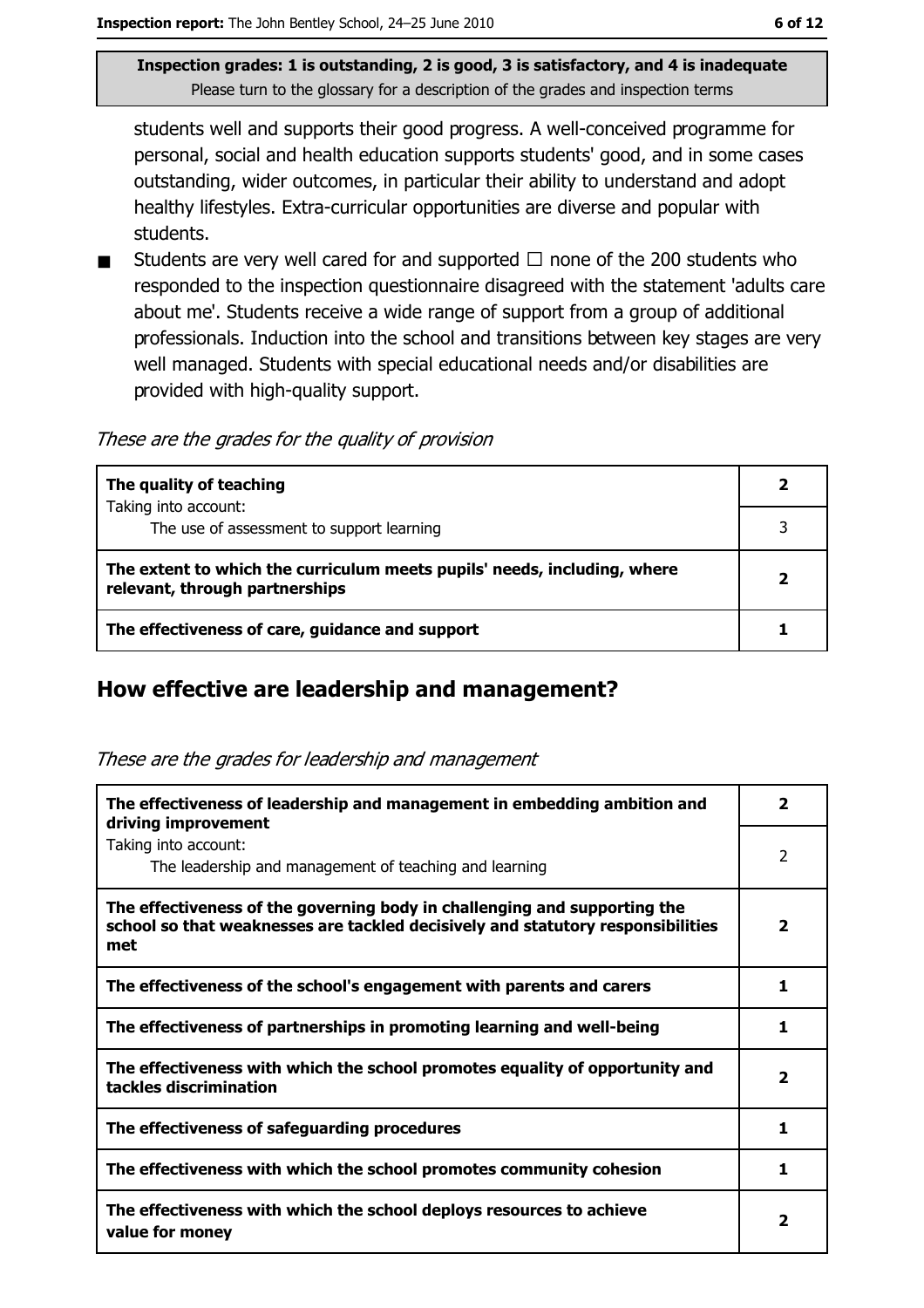#### **Sixth form**

The sixth form is satisfactory and improving.

Sixth form students taking examinations in 2007 and 2008 made good progress in the sixth form and achieved well. Sixth form achievement dipped in 2009 and these students made broadly satisfactory progress. Achievement is gradually improving again. The school's tracking indicates that current Year 13 students are on target to achieve more than last year's students, although their progress is satisfactory rather than good. Early indications are that students currently in Year 12 are on track to make good progress. Students' other outcomes are strong and sixth formers make a wide contribution to the school and community.

Leaders have worked with teachers this year to ensure that styles of teaching match the changing needs and requirements of the school's sixth form students. A number of helpful curriculum changes have also been made, although leaders recognise that further changes are needed to ensure that the curriculum matches students' needs as closely as possible. Current sixth form provision is good (and, as a result, achievement is increasing), although changes have not yet had sufficient time to make a full impact on students' achievement.

Aspects of the leadership and management of the sixth form are good. The sixth form is popular, recruitment is rising rapidly and there is a strong focus on the care of the individual. Leaders have analysed the dip in sixth form achievement and are acting appropriately to reverse it. However, data about provision and outcomes have not been used rigorously enough by leaders; as a result, monitoring and planning have not been sharp enough to correct weaknesses at an early stage or drive more rapid improvement.

|  |  | These are the grades for the sixth form |
|--|--|-----------------------------------------|
|--|--|-----------------------------------------|

| Overall effectiveness of the sixth form                         |  |  |
|-----------------------------------------------------------------|--|--|
| Taking into account:<br>Outcomes for students in the sixth form |  |  |
| The quality of provision in the sixth form                      |  |  |
| Leadership and management of the sixth form                     |  |  |

#### **Views of parents and carers**

Parents' and carers' responses to the inspection questionnaire were extremely positive. The vast majority of comments were positive and almost all of the negative comments related to concerns about the impact of temporary arrangements on the quality of teaching in a small proportion of lessons. Inspectors found that this has been a problem for the school, but that leaders have acknowledged the difficulties and managed them carefully, and that most problems have been resolved for September.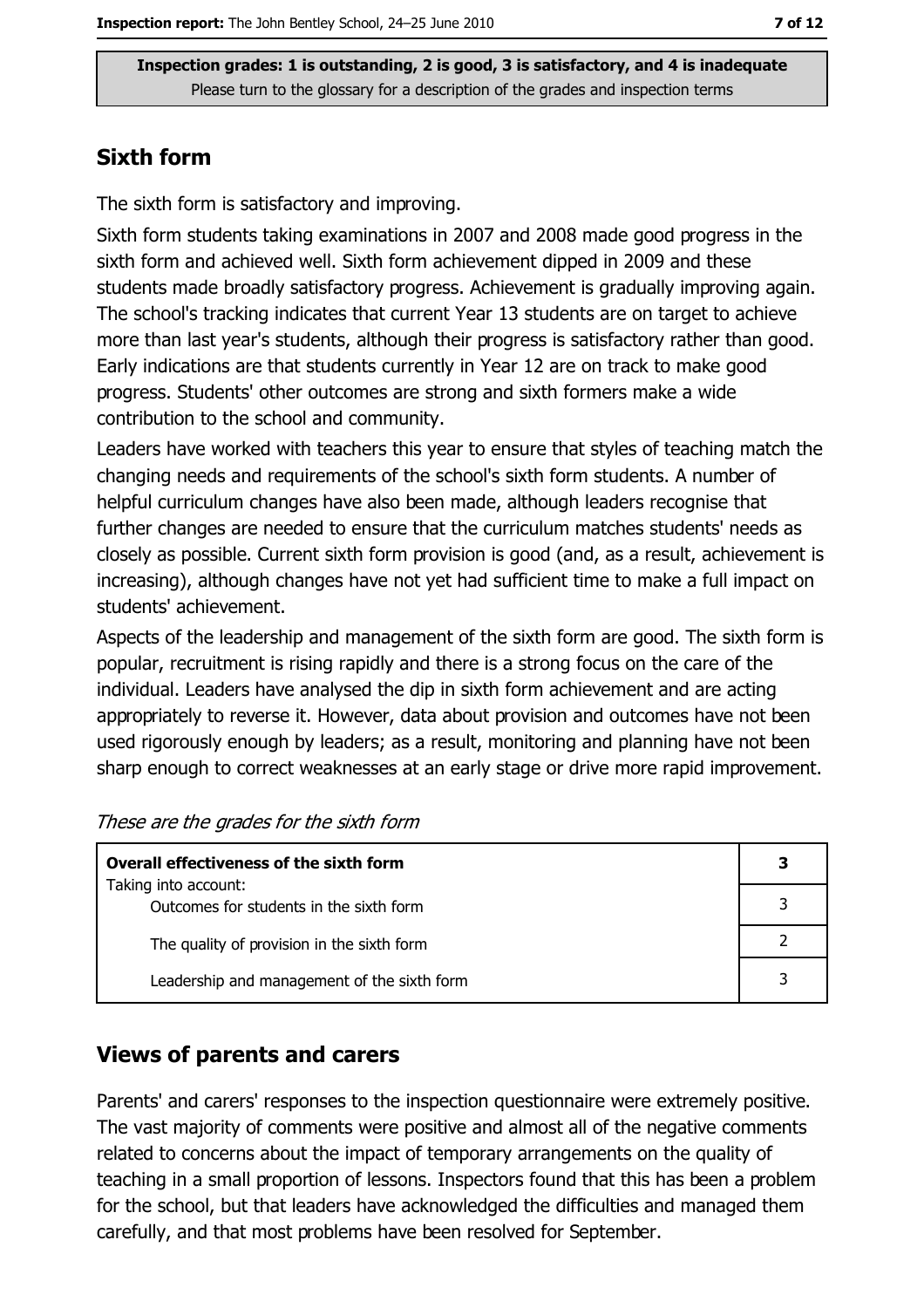#### Responses from parents and carers to Ofsted's questionnaire

Ofsted invited all the registered parents and carers of pupils registered at The John Bentley School to complete a questionnaire about their views of the school. In the questionnaire, parents and carers were asked to record how strongly they agreed with 13 statements about the school.

The inspection team received 201 completed questionnaires by the end of the on-site inspection. In total, there are 1206 pupils registered at the school.

| <b>Strongly</b><br><b>Statements</b><br><b>Agree</b>                                                                                                                                                                                                    |              |               | <b>Agree</b> |               | <b>Disagree</b> |               | <b>Strongly</b><br>disagree |                |
|---------------------------------------------------------------------------------------------------------------------------------------------------------------------------------------------------------------------------------------------------------|--------------|---------------|--------------|---------------|-----------------|---------------|-----------------------------|----------------|
|                                                                                                                                                                                                                                                         | <b>Total</b> | $\frac{0}{0}$ | <b>Total</b> | $\frac{0}{0}$ | <b>Total</b>    | $\frac{0}{0}$ | <b>Total</b>                | $\frac{1}{2}$  |
| My child enjoys school                                                                                                                                                                                                                                  | 82           | 41            | 101          | 50            | 11              | 5             | $\overline{2}$              | $\mathbf{1}$   |
| The school keeps my child<br>safe                                                                                                                                                                                                                       | 77           | 38            | 113          | 56            | 8               | 4             | 0                           | $\mathbf 0$    |
| The school informs me<br>about my child's progress                                                                                                                                                                                                      | 79           | 39            | 112          | 56            | 6               | 3             | $\mathbf{0}$                | 0              |
| My child is making enough<br>progress at this school                                                                                                                                                                                                    | 76           | 38            | 100          | 50            | 21              | 10            | 0                           | 0              |
| The teaching is good at this<br>school                                                                                                                                                                                                                  | 61           | 30            | 120          | 60            | 17              | 8             | 0                           | 0              |
| The school helps me to<br>support my child's learning                                                                                                                                                                                                   | 55           | 27            | 121          | 60            | 18              | 9             | $\mathbf{1}$                | $\mathbf 0$    |
| The school helps my child to<br>have a healthy lifestyle                                                                                                                                                                                                | 50           | 25            | 132          | 66            | 13              | 6             | $\overline{2}$              | $\mathbf{1}$   |
| The school makes sure that<br>my child is well prepared for<br>the future (for example<br>changing year group,<br>changing school, and for<br>children who are finishing<br>school, entering further or<br>higher education, or<br>entering employment) | 80           | 40            | 101          | 50            | 12              | 6             | 1                           | $\mathbf 0$    |
| The school meets my child's<br>particular needs                                                                                                                                                                                                         | 63           | 31            | 108          | 54            | 17              | 8             | $\overline{2}$              | $\mathbf{1}$   |
| The school deals effectively<br>with unacceptable behaviour                                                                                                                                                                                             | 53           | 26            | 110          | 55            | 22              | 11            | 5                           | $\overline{2}$ |
| The school takes account of<br>my suggestions and<br>concerns                                                                                                                                                                                           | 69           | 34            | 96           | 48            | 12              | 6             | 4                           | $\overline{2}$ |
| The school is led and<br>managed effectively                                                                                                                                                                                                            | 74           | 37            | 111          | 55            | 8               | 4             | $\overline{4}$              | $\overline{2}$ |
| Overall, I am happy with my<br>child's experience at this<br>school                                                                                                                                                                                     | 80           | 40            | 105          | 52            | 12              | 6             | 0                           | 0              |

The table above summarises the responses that parents and carers made to each statement. The percentages indicate the proportion of parents and carers giving that response out of the total number of completed questionnaires. Where one or more parents and carers chose not to answer a particular question, the percentages will not add up to 100%.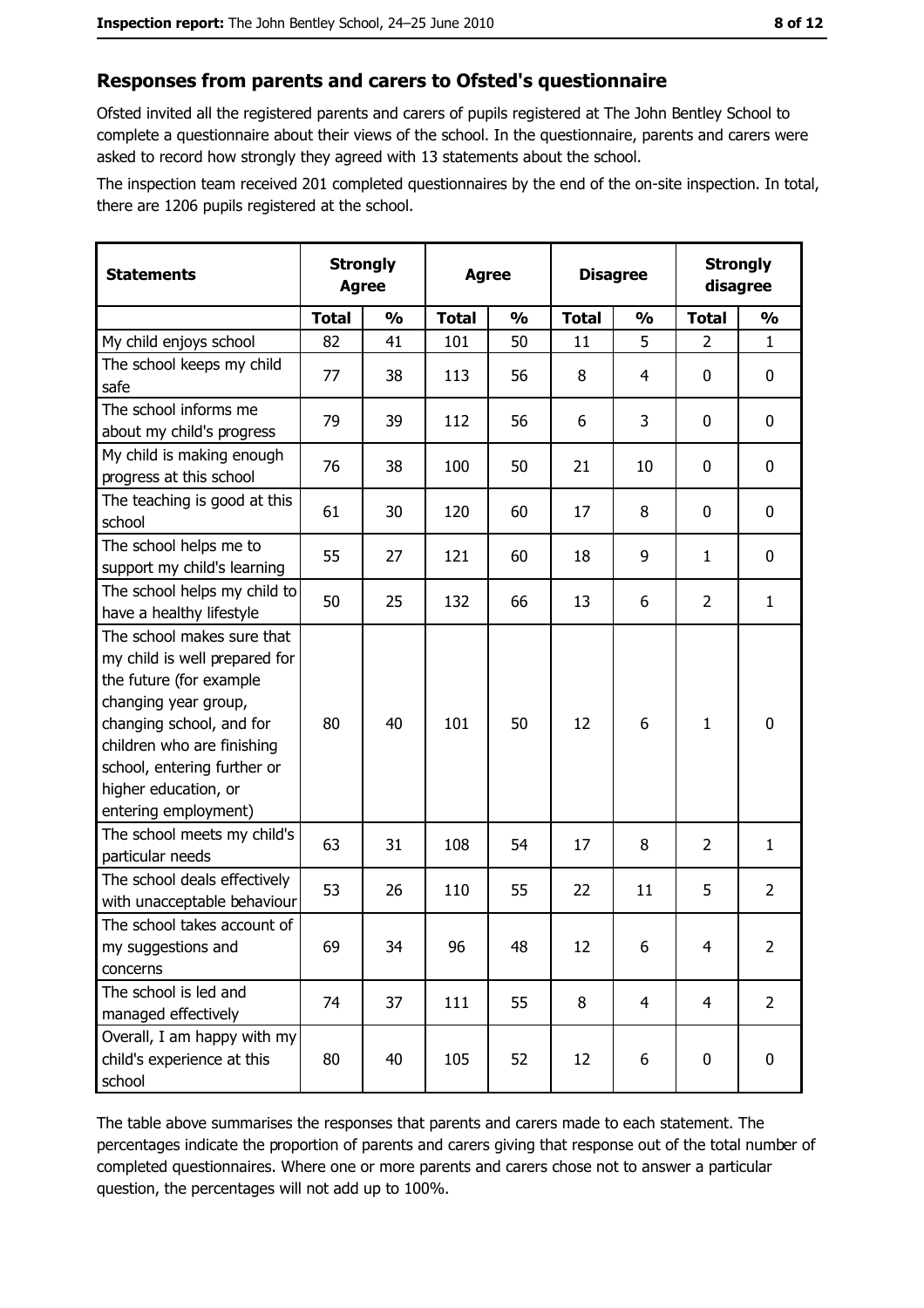# Glossary

| Grade   | <b>Judgement</b> | <b>Description</b>                                                                                                                                                                                                               |
|---------|------------------|----------------------------------------------------------------------------------------------------------------------------------------------------------------------------------------------------------------------------------|
| Grade 1 | Outstanding      | These features are highly effective. An oustanding<br>school provides exceptionally well for its pupils' needs.                                                                                                                  |
| Grade 2 | Good             | These are very positive features of a school. A school<br>that is good is serving its pupils well.                                                                                                                               |
| Grade 3 | Satisfactory     | These features are of reasonable quality. A satisfactory<br>school is providing adequately for its pupils.                                                                                                                       |
| Grade 4 | Inadequate       | These features are not of an acceptable standard. An<br>inadequate school needs to make significant<br>improvement in order to meet the needs of its pupils.<br>Ofsted inspectors will make further visits until it<br>improves. |

## What inspection judgements mean

## **Overall effectiveness of schools**

|                       | Overall effectiveness judgement (percentage of<br>schools) |      |                     |                   |
|-----------------------|------------------------------------------------------------|------|---------------------|-------------------|
| <b>Type of school</b> | <b>Outstanding</b>                                         | Good | <b>Satisfactory</b> | <b>Inadequate</b> |
| Nursery schools       | 51                                                         | 45   | 0                   | 4                 |
| Primary schools       | 6                                                          | 41   | 42                  | 10                |
| Secondary schools     | 8                                                          | 34   | 44                  | 14                |
| Sixth forms           | 10                                                         | 37   | 50                  | 3                 |
| Special schools       | 32                                                         | 38   | 25                  | 5                 |
| Pupil referral units  | 12                                                         | 43   | 31                  | 14                |
| All schools           | 9                                                          | 40   | 40                  | 10                |

New school inspection arrangements were introduced on 1 September 2009. This means that inspectors now make some additional judgements that were not made previously.

The data in the table above is for the period 1 September to 31 December 2009 and is the most recently published data available (see www.ofsted.gov.uk). Please note that the sample of schools inspected during the autumn term 2009 was not representative of all schools nationally, as weaker schools are inspected more frequently than good or outstanding schools.

Percentages are rounded and do not always add exactly to 100. Secondary school figures include those that have sixth forms, and sixth form figures include only the data specifically for sixth form inspection judgements.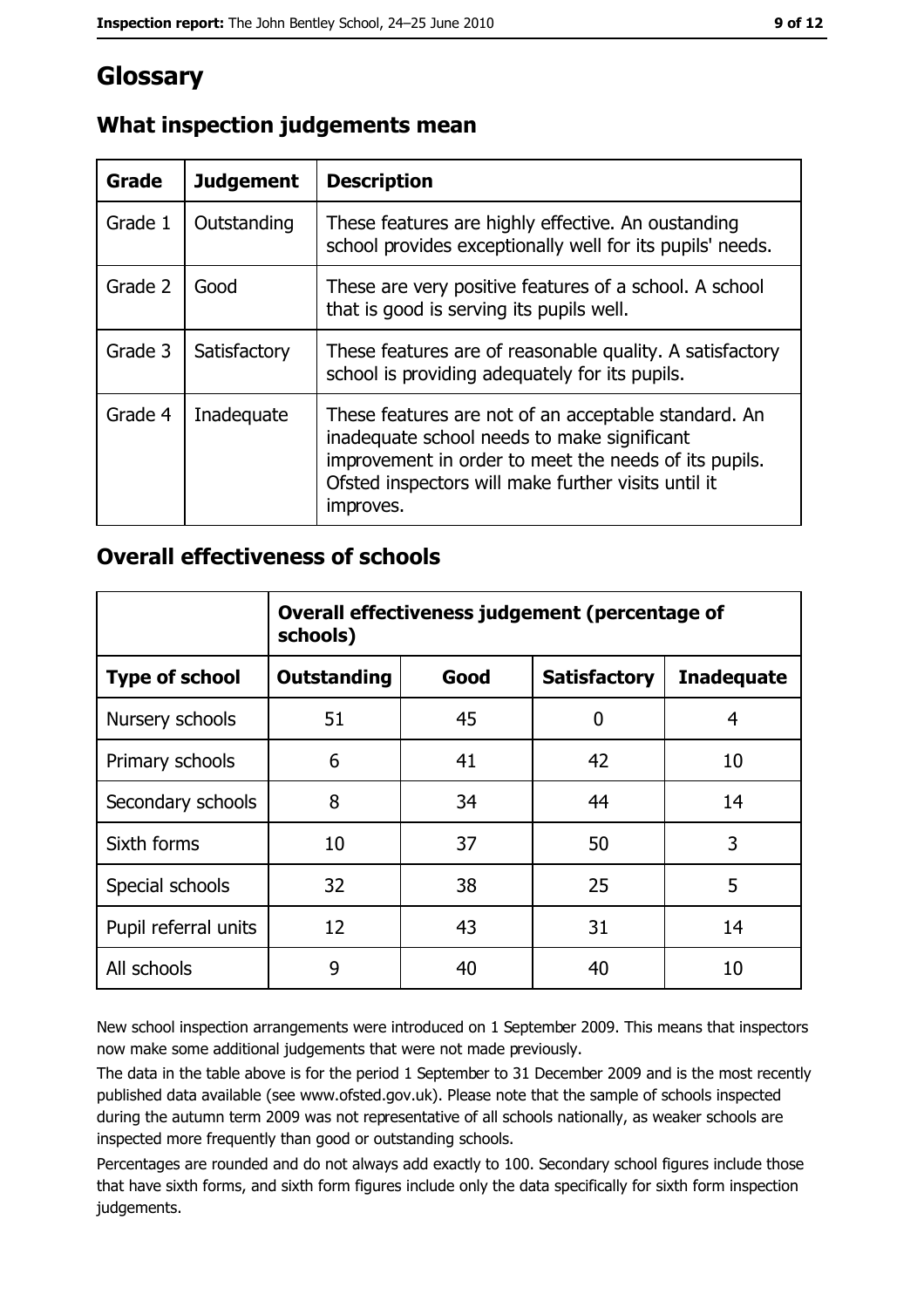# **Common terminology used by inspectors**

| Achievement:                  | the progress and success of a pupil in<br>their learning, development or training.                                                                                                                                                                                                                           |  |  |
|-------------------------------|--------------------------------------------------------------------------------------------------------------------------------------------------------------------------------------------------------------------------------------------------------------------------------------------------------------|--|--|
| Attainment:                   | the standard of the pupils' work shown by<br>test and examination results and in<br>lessons.                                                                                                                                                                                                                 |  |  |
| Capacity to improve:          | the proven ability of the school to<br>continue improving. Inspectors base this<br>judgement on what the school has<br>accomplished so far and on the quality of<br>its systems to maintain improvement.                                                                                                     |  |  |
| Leadership and management:    | the contribution of all the staff with<br>responsibilities, not just the headteacher,<br>to identifying priorities, directing and<br>motivating staff and running the school.                                                                                                                                |  |  |
| Learning:                     | how well pupils acquire knowledge,<br>develop their understanding, learn and<br>practise skills and are developing their<br>competence as learners.                                                                                                                                                          |  |  |
| <b>Overall effectiveness:</b> | inspectors form a judgement on a school's<br>overall effectiveness based on the findings<br>from their inspection of the school. The<br>following judgements, in particular,<br>influence what the overall effectiveness<br>judgement will be.                                                               |  |  |
|                               | The school's capacity for sustained<br>improvement.<br>Outcomes for individuals and groups<br>of pupils.<br>The quality of teaching.<br>The extent to which the curriculum<br>meets pupil's needs, including where<br>relevant, through partnerships.<br>The effectiveness of care, guidance<br>and support. |  |  |
| Progress:                     | the rate at which pupils are learning in<br>lessons and over longer periods of time. It<br>is often measured by comparing the<br>pupils' attainment at the end of a key<br>stage with their attainment when they<br>started.                                                                                 |  |  |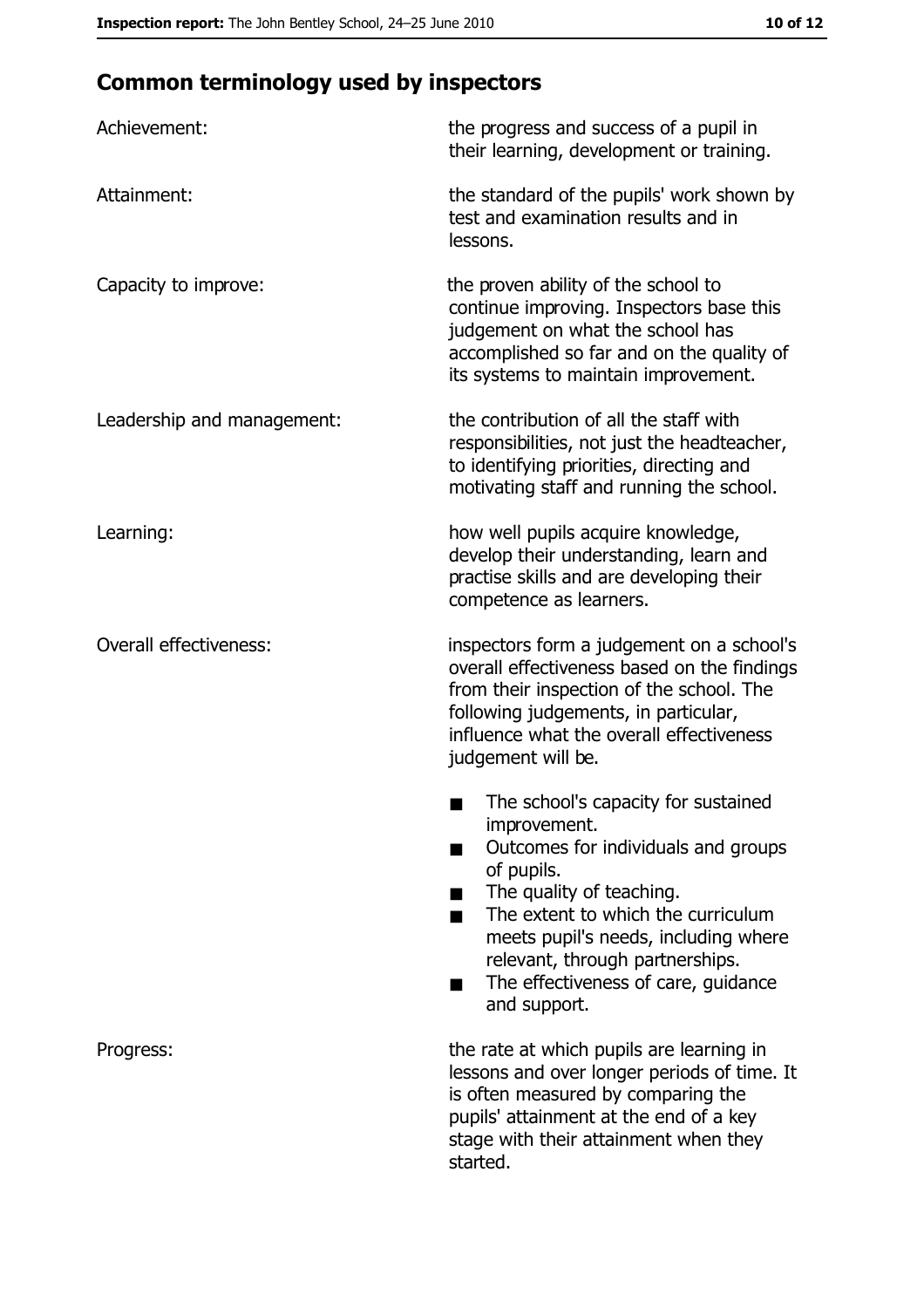This letter is provided for the school, parents and carers to share with their children. It describes Ofsted's main findings from the inspection of their school.



28 June 2010

**Dear Students** 

Inspection of The John Bentley School, Calne SN11 8YH

Thank you for your help and for taking the time to talk to us during the recent inspection. I am writing to you to tell you about our main findings.

We judged your school to be good. The school has a number of outstanding areas.

- You are very well cared for and supported by your school  $\Box$  this came over very  $\blacksquare$ clearly in the student questionnaire and in our discussions with you.
- $\blacksquare$ You are kept (and feel) very safe.
- Your school helps you to stay healthy, make an excellent contribution to the school  $\blacksquare$ and local area, and develop very well as young people.
- Your school works very closely in partnership with your parents and lots of other  $\blacksquare$ organisations and makes a very strong contribution to the community.

You are well taught and this helps you to make good progress. There have been temporary arrangements to cover some classes recently and you told us how this has been difficult in some lessons. We were pleased to see that the school has managed to solve most of these problems for September. We also found that the quality of marking and feedback to you about how to improve and succeed varies across the school and we have asked the school to work on this. Achievement in the sixth form dipped last year. It is on the way up again, but we have asked the school to keep an eye on this and to make sure that the sixth form curriculum continues to develop.

The headteacher and other staff are very proud to work at John Bentley and they are working hard to make your school outstanding. They have a good understanding of the school's strengths and areas for development, and know what to do next to continue the school's improvement.

Best wishes from the inspection team.

Yours sincerely

**Chris Russell** 

Her Majesty's Inspector